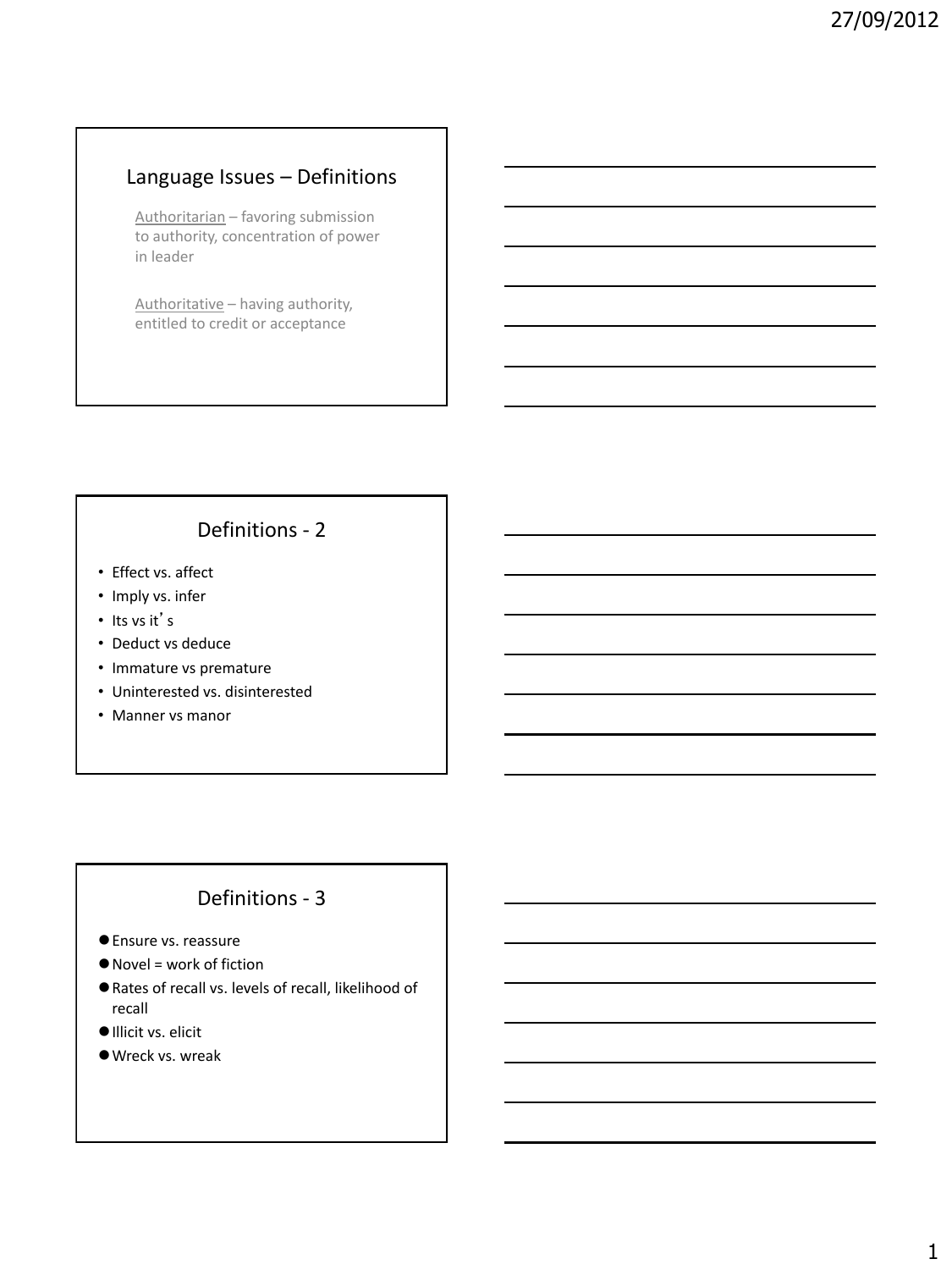## Language Issues - Usage

- First (not firstly)
- Last (not lastly)
- Second (not secondly) \* \* \* \* \*
- John and I went for a walk. - not "John and me" or "Me and John" *I* is subjective; *me* is objective.
- Mary saw John and me at the movie. – Not "me and John"
- John and I saw Mary at the movie. – Not "John and me"

### Language Issues – Usage - 2

- Each other vs. one another
- Lay = intransitive verb, needs no direct object. I lay down and fell asleep. (Past tense)
- Lay = transitive verb, to put something down. Lay the book on the desk.
- Lie = to tell untruth,
- Lie down = opposite of stand up

### Verbosity

- Majority = refers to count nouns, not to mass nouns
- A majority of eligible voters actually cast ballots in the election.
- Not: "the majority of mental illness" or "the majority of therapy"
- "The majority of" can usually be replaced by "most"  $\rightarrow$  Most mental illnesses...
- *Most* can be used with both count and mass nouns.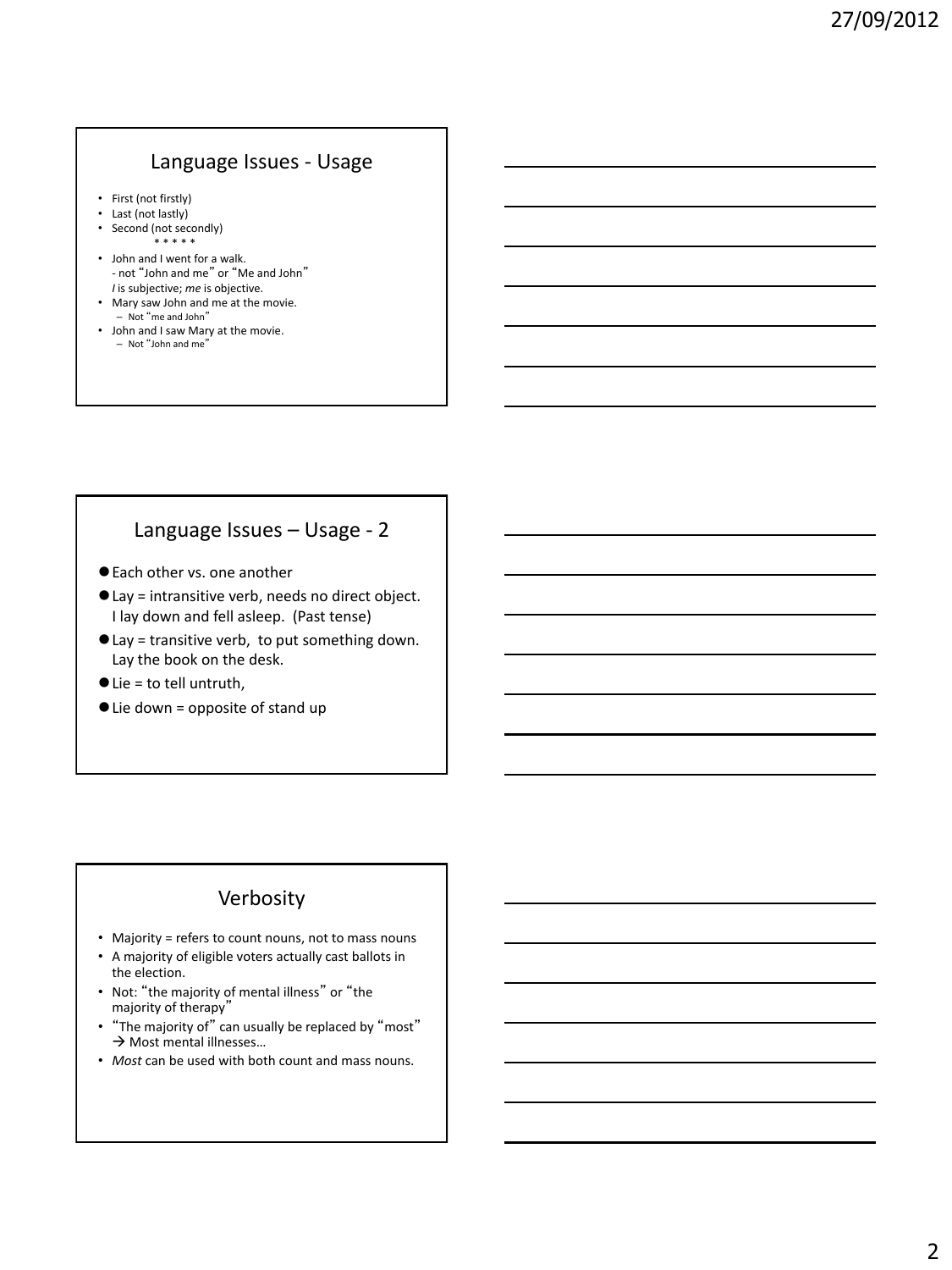# Pronouns

| Subjective             |    | he she  |          |  |
|------------------------|----|---------|----------|--|
| Objective              |    | me      | him her  |  |
| <b>Possessive Pron</b> | my | his her |          |  |
| Demonstrative Adj      |    | mine    | his hers |  |
| Reflexive              |    | myself  | himself  |  |
|                        |    |         | herself  |  |

# Pronouns- 2

|                   | Singular |         | Plural |          |
|-------------------|----------|---------|--------|----------|
| Subjective        | thou     |         |        | you (ye) |
| Objective         |          | thee    |        | vou      |
| Possessive Pron   | thv      |         | vour   |          |
| Demonstrative Adj |          | thine   |        | yours    |
| Reflexive         |          | thyself |        | vourself |

## Pronouns- 3

| Subjective                     | we |                    | they |             |
|--------------------------------|----|--------------------|------|-------------|
| Objective                      |    | us                 |      | the         |
| Possessive Pronoun             |    | our                |      | their       |
| Demonstrative Adj<br>Reflexive |    | ours<br>vourselves |      | theirs<br>? |

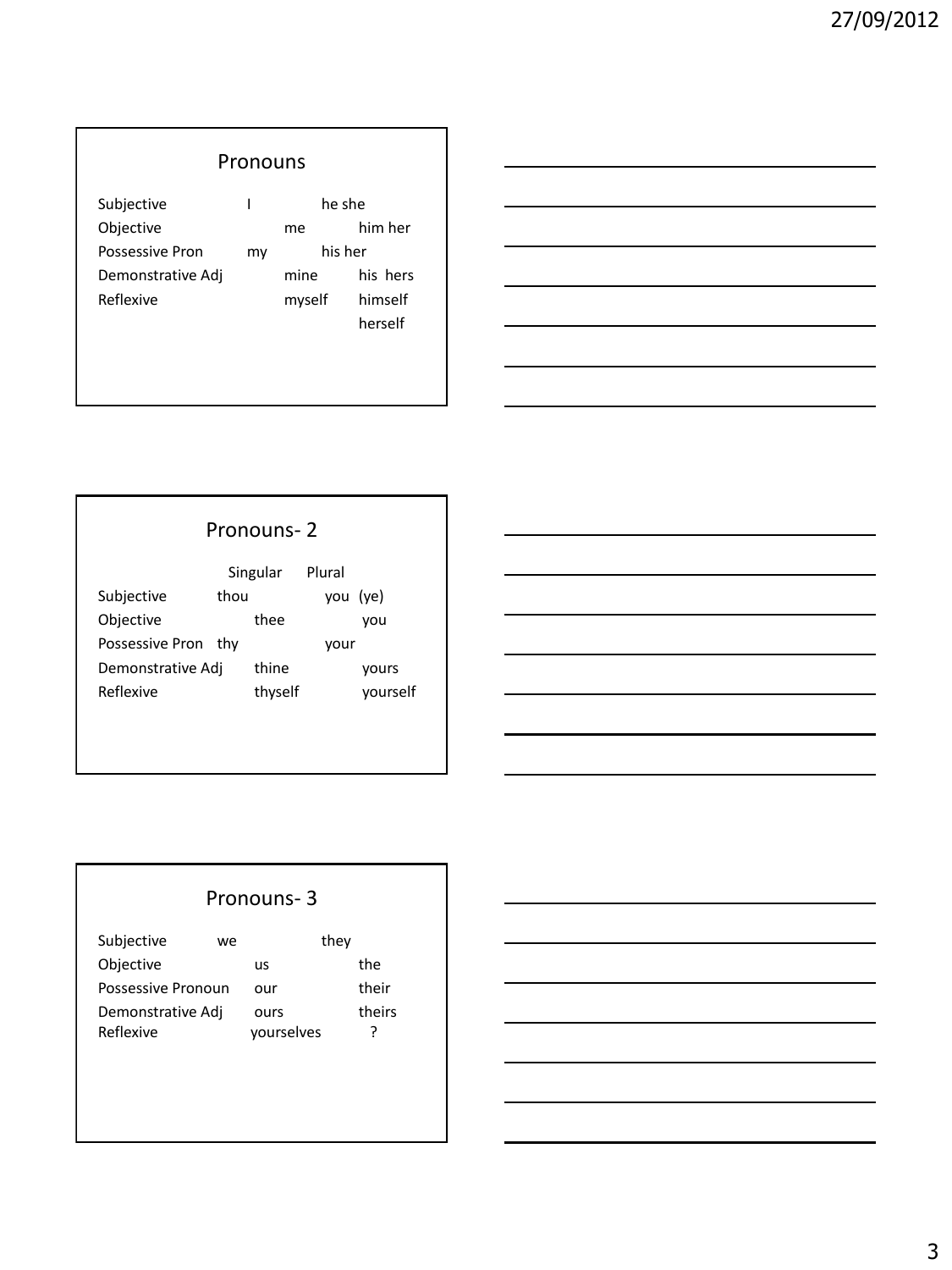## Inanimate Subjects

• Inanimate or abstract nouns cannot engage in actions.

- The book discusses…. X • The authors of the book discussed….
- The field of psychology studies…. X • Psychologists study….
- The experiment investigates…. X
	- The experimenter investigated….

#### Wordiness

- $\bullet$  A vast majority  $\rightarrow$  most
- Majority means 50% or more of the people involved.
- $\bullet$  Least amount of recall  $\rightarrow$  lowest recall
- $\bullet$  In addition to  $\rightarrow$  and
- $\bullet$  In comparison to  $\rightarrow$  than
- $\bullet$  As well as  $\rightarrow$  and

### Wordiness - 2

- Harwood et a. (1999) collected the results and analyze them.
- I think this study is very important.
- These results can be expanded to explain instances in everyday life where we are exposed to some kind of dichotic stimuli.
- Hyde and Jenkins, along with other researchers, have done previous research in the field of memory.